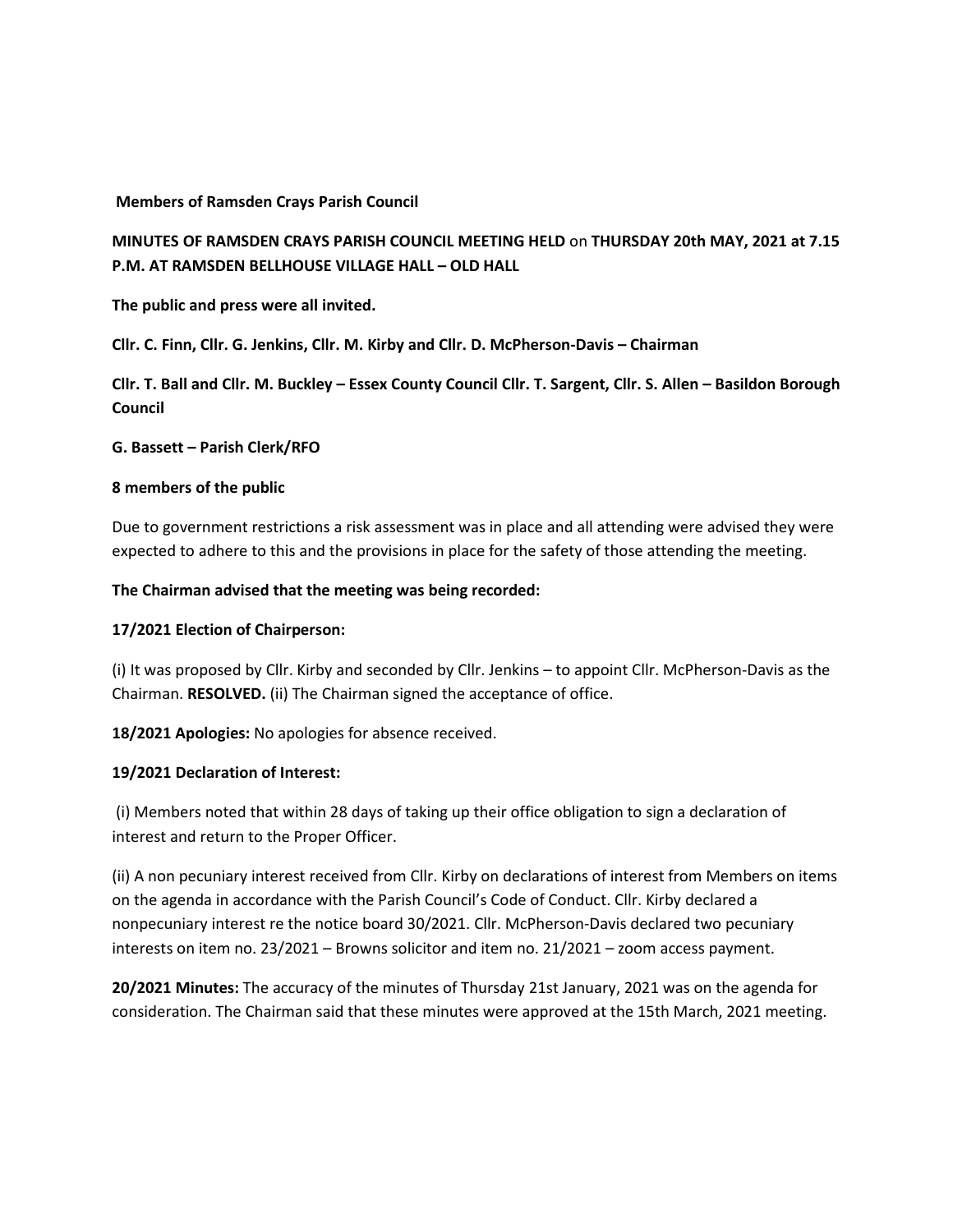The Chairman then provided a copy the Clerk draft minutes of 26th April, 2021 in the meeting. The Officer confirmed this was the first time she had seen these and as she had already informed the councillors that she did not recognise these minutes as the summonsed meeting was inquorate.

Reminded the Parish Council that she had summonsed them to a Parish Council meeting, where public and Essex County Councillor had attended. None of the Parish Councillors attended – no apologies and the meeting of 26th April could not proceed as it was inquorate. The parish councillors had failed to follow correct procedures.

The Clerk advised against the Parish Council considering these minutes as there had not been a Parish Council meeting – it was unlawful.

They had all been advised it was unlawful as she had written to notify them of this. The meeting of the 26th April was inquorate. Local Government Act 1972 s.112.

It was proposed by Cllr. McPherson-Davis and seconded by Cllr. Kirby to agree the accuracy of the minutes of 26th April, 2021 – **RESOLVED.** 

## **Agenda item 23/2021 was moved by the Chairman to the next item for consideration:**

**23/2021 Solicitors:** Cllr. McPherson-Davis requested reimbursement by the Parish Council for three payments in respect of bank transfers he made to Browns Solicitors of:

£350.00 bank transfer on 19.03.2021 £528.00 bank transfer on 16.04.2021 £310.00 bank transfer on 06.05.2021 Total = £1,199.00.

The RFO informed the Chairman that she had written as the RFO/Clerk of Ramsden Crays Parish Council and had requested the terms of reference and information in relation to payment. The solicitors Browns had written after 3 letters to say to her "as you are not a client".

The Chairman informed her that she had no authority to have written to Browns Solicitors

The Clerk/RFO reminded him that as the S151 Officer, to safeguard controls, the Standing Orders and Financial Regulations it was necessary to ensure she was satisfied with any payments the Parish Council was considering authorizing as it was the public purse.

Cllr. Kirby said that the Officer had no right to contact the solicitors without Authority.

The Officer reminded them both that she is the Officer and as the RFO it was necessary and was only for documentation for the engagement letter.

The Chairman continued to insist the PC had appointed Browns and then provided another copy of his terms of business with the solicitor for the RFO.

**It was noted that Cllr. Finn had left the meeting – believed to be about 7.30 p.m.** 434

.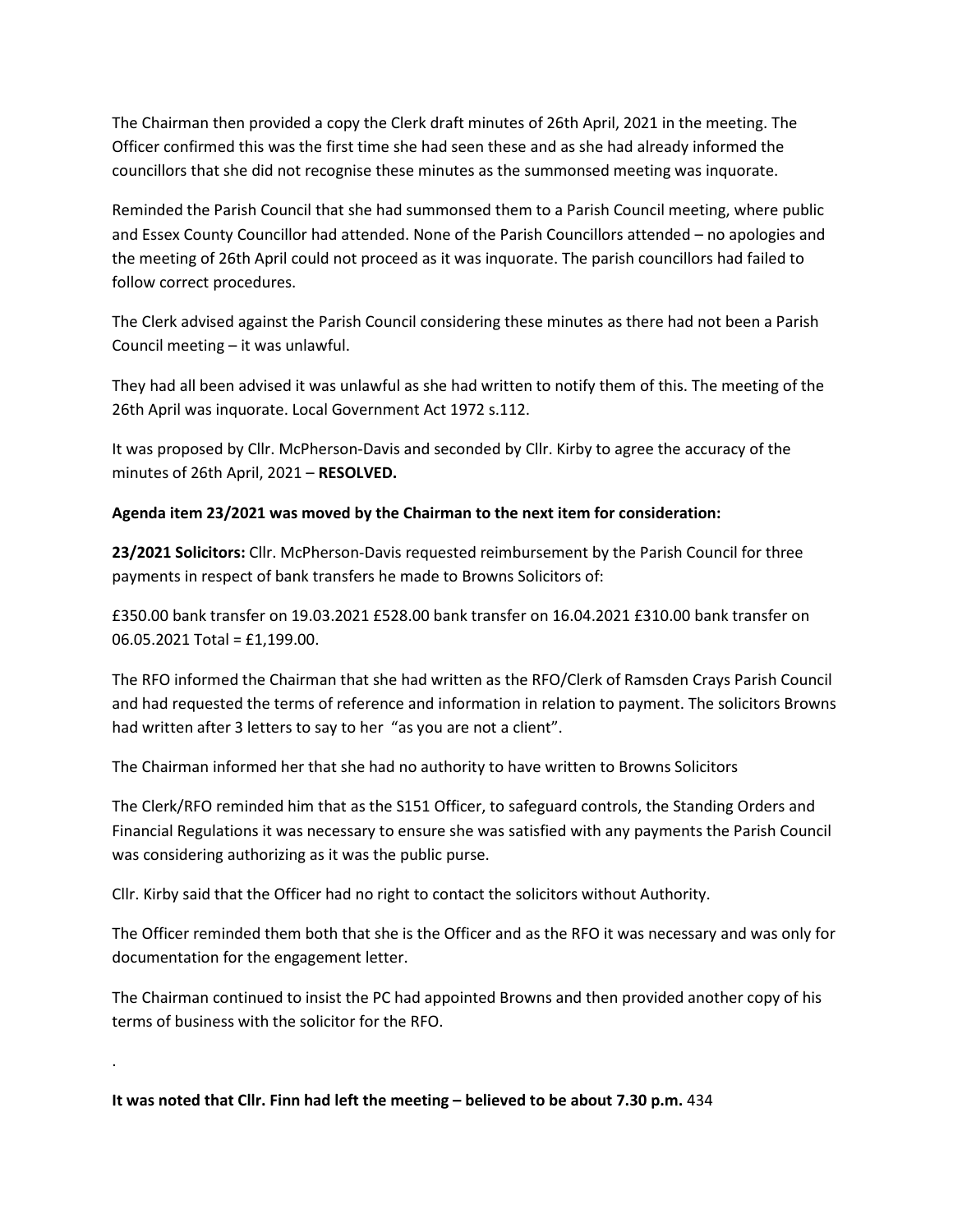#### **21/2021 Finance Report:**

### (i) **Expenditure considered:**

G. Bassett – May 2021 – Salary/Expenses - £797.62

Proposed by Cllr. Kirby and seconded by Cllr. Jenkins to pay – **RESOLVED.** 

Tax Code online now available to assist with tax deductions – over deducted April 2021. Officer has written to HMRC to ask them to assist with their telephone communication in relation to the tax/NI payments of the Officer since 15th September, 2020, no response to date.

M.R. Brown – May 2021 – bus shelters - £ 80.00

It was proposed by Cllr. Jenkins and seconded by Cllr. McPherson-Davis to pay - **RESOLVED.** 

Considered:

(ii) Cllr. McPherson-Davis requested £143.88 for zoom access.

The Officer apologized but said she was unable to authorize payment as supporting documentation had not been provided.

### **List scheduled payments authorised by RFO since the January 2021 meeting:**

G. Bassett – Feb. Salary/expenses 28.02.2021 £662.70 Chq. No. 100346

G. Bassett – March Salary/expenses 24.03.2021 £573.70 Chq. No. 100349

M.R. Brown – March Shelter Cleaning 24.03.2021 £ 80.00 Chq. No. 100350

Officer/RFO – April Salary/expenses 27.04.2021 £573.70 Chq. No. 100351

Mr. M. Brown – bus shelters maint. – April 2021 £ 80.00 Chq. No. 100353

Annual Renewal – CPRE – until 31.03.2021 £ 36.00 Chq. No. 100348

EALC/NALC Annual Renewal £386.83 Chq. No. 100352

HM Revenue & Customs – Jan/April 2021 £555.68 Chq. No. 100354

Noted.

(iii) The following were approved and reconciled by the Parish Council bank statement of accounts from the Barclays Account up until 31st March, 2021. £10,500.97 Less uncleared authorised payments: 100349 – 24.03.21 – RFO/Clerk – March 2021 £573.70 100350 – 24.03.21 – M.R. Brown – March 2021 £80.00 **= =£9,847.27** LGA 1972 s.151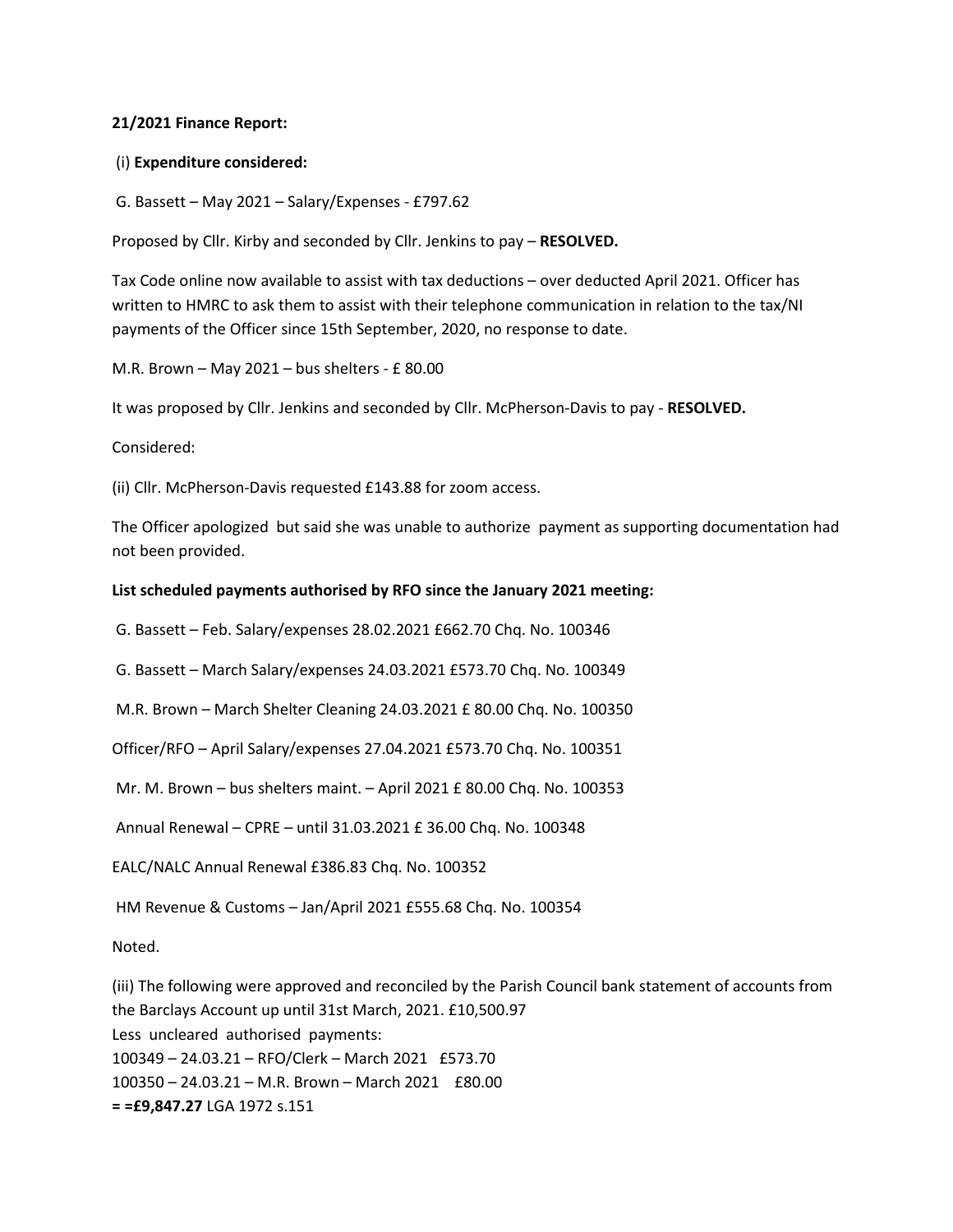Proposed by Cllr. Kirby and seconded by Cllr. Jenkins – **RESOLVED**.

(iv) The following were approved and reconciled by the Parish Council bank statement of accounts from the Barclays Account up until 30th April, 2021. £16,588.72 435 Less uncleared authorised payments: Chq. 100348 – CPRE - £ 36.00 Chq. 100352 – EALC/NALC - £386.83 Chq. 100354 – HMRC - £555.68 **= =£15,610.21** 

Proposed by Cllr. Jenkins and seconded by Cllr. Kirby – **RESOLVED.** 

## **22/2021 Barclays Bank:**

Bank corresponded with the Financial Officer that it had received a letter signed by the Chairman and one other signatory councillor after 26th March, 2021. Confirmed authorising and requesting that a cheque book and all correspondence and bank statements henceforth be sent to the Chairman's home address. Removing the Responsible Financial Officer/Parish Clerk.

In accordance with Local Government Act 1972 s.151, (appoint a responsible financial officer (RFO) to manage the council's financial affairs).

The Chairman informed that this had been agreed at the 26th April, 2021 meeting.. Advised that the Parish Council pass a resolution to reverse the actions of the two councillors for an official letter provided by the Parish Clerk/RFO be signed by the Chairman and one other signatory councillor for such reversal and sent by the Officer to the bank. LGA 1972 s.151.

It was **RESOLVED** that Cllr. McPherson-Davis and one other councillor would sign the provided reversal letter for the bank.

## **24/2021 County Court Notice to the Parish Council:**

To address the County Court Notice. The claim by Mrs. Georgina Bassett – The Parish Clerk in the sum of £508.84. LGA 1972, s151 and LGA 1972, s112.

Cllr. McPherson-Davis said this had been referred to the Personnel Committee.

## **25/2021 Complaint: To note:**

Complaint reference 2021/09 received from Basildon Borough Council. Cllr McPherson-Davis informed those present that this was a complaint from the Parish Clerk in relation to himself.

# **26/2021 Insurance Renewal – Came & Co Insurance Company – Long Term Agreement until 31st May 2022:**

Prior to renewal under the Insurance Act 2015, the Parish Council has a duty to provide a "fair presentation" of risk to insurers.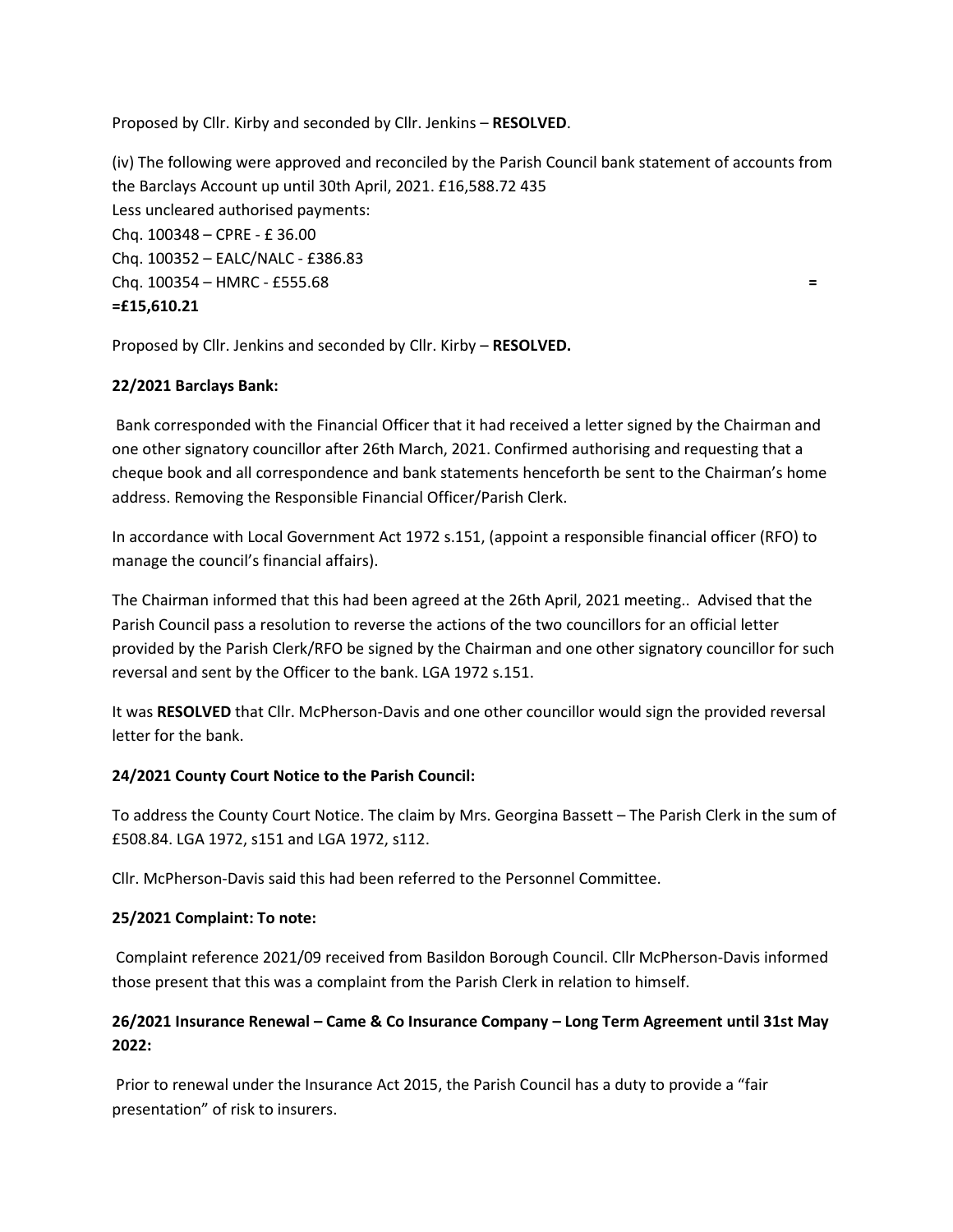£612.13 total annum fee including administration of £50.00 – Came & Company.

**To note:** There may be a slight increase due to assets replacement value – 27/2021 below. To be confirmed.

The Council to consider under the Insurance Act 2015 any facts that are likely to arise, for any potential claim, which should be disclosed to the insurers prior to renewal.

The response under the disclosure to the insurers is to be proposed and seconded. LGA 1972 s.112.

Cllr. McPherson-Davis requested that this be deferred to another meeting after raising questions on the assets on equipment in the park area for additional time to examine – **RESOLVED.** 

Against the advice of the Officer to defer, as she was sure that Basildon had undertaken responsibility/insurance of all park equipment in line with their regular checks of equipment with the exception of the fence. Raised concern as the renewal is due prior to 1st June, 2021.

### **27/2021 Internal Audit:**

The Parish Council considered the three new costings for internal auditor appointment for year ending 31st March, 2020 at the 20th January, 2020 meeting item 08/2020 when it **resolved** to appoint Heelis & Lodge.

(i) The Parish Council to consider the reappointment of Heelis & Lodge. Proposed by Cllr. McPherson-Davis and seconded by Cllr Jenkins – **RESOLVED.** 

(ii) Subject to resolution of (i) above the Parish Council to consider approval of documents to be paid to be sent and received by Heelis & Lodge via its courier service. Approximate cost £30.00 return. Proposed by Cllr. McPherson-Davis and seconded by Cllr. Jenkins – **RESOLVED**. LGA 1972 s112.

(iii) To review the Fixed Assets Register. As 26/2021 above the Officer to review in relation to equipment as assets on the zip wire and the gym equipment in the park area with Basildon.

## **28/2021 Year End – AGAR – Annual Governance and Accountability Return:** To approve:

(i) The Certificate of Exemption. The Parish Council to consider. Then sign.

 (ii) Section 1 – Annual Governance Statement 2020/2021. The Parish Council to consider each section as to whether it has had proper procedures in place. Yes/No answers. To be proposed and seconded. Then to sign.

## **Prior to decision refer to Assertion 1 – 9 as follows to be considered by the Parish Council:**

• **Assertion 1** — Financial management and preparation of accounting statements.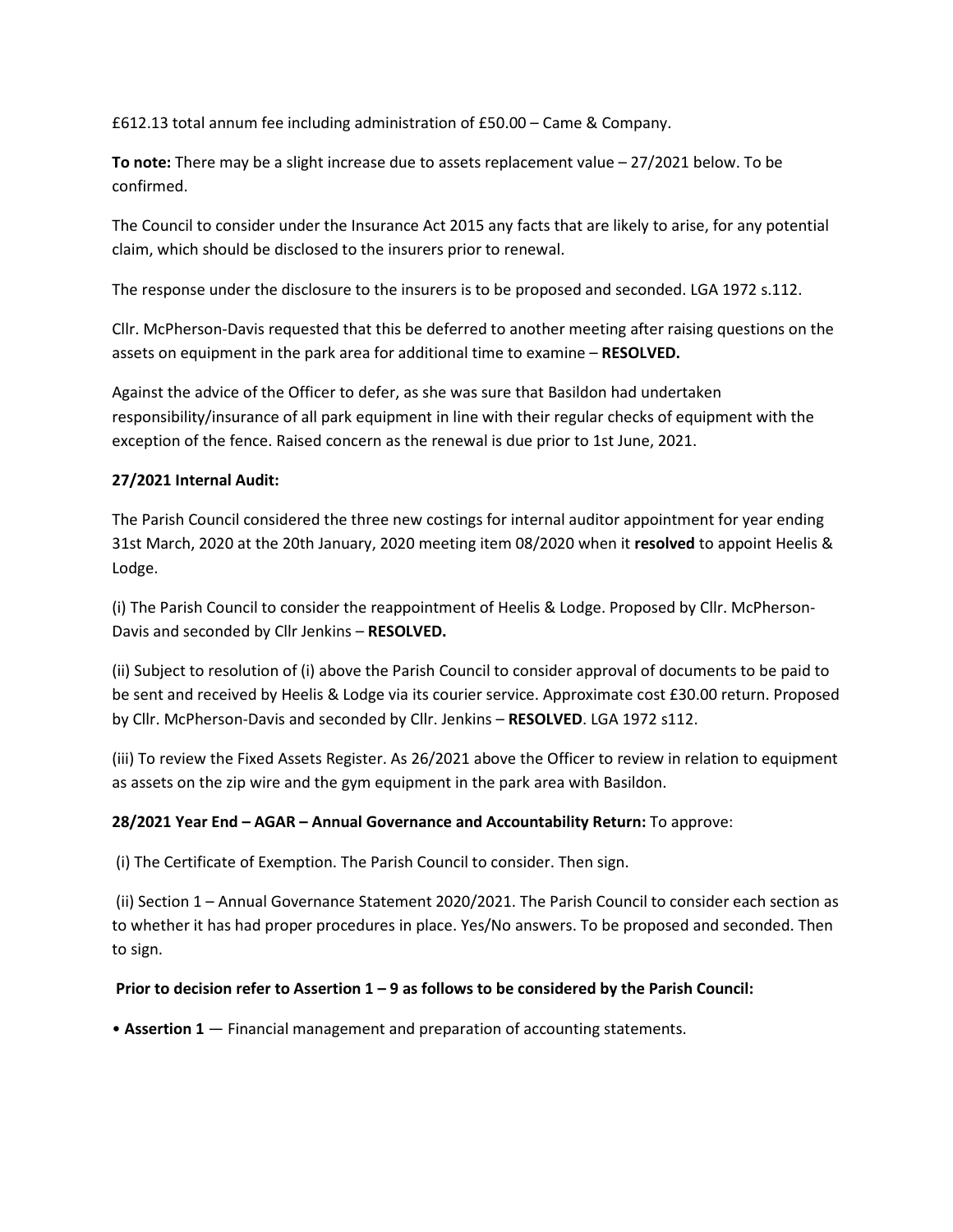We have put in place arrangements for effective financial management during the year, and for the preparation of the accounting statements.

To warrant a positive response to this assertion, the following processes need to be in place and effective: 1.8 Budgeting — The authority needs to prepare and approve a budget in a timely manner before setting a precept or rates and prior to the commencement of the financial year. It needs to monitor actual performance against its budget during the year, taking corrective action where necessary. A financial appraisal needs to be undertaken before the authority commences any significant project or enters into any long-term commitments. 1.9 Accounting records and supporting documents — All authorities, other than parish meetings where there is no parish council, need to appoint an officer to be responsible for the financial administration of the authority in accordance with section 151 of the Local Government Act 1972. Section 150(6) of the same Act makes the chairman of a parish meeting (where there is no parish council) responsible for keeping its accounts. The authority needs to have satisfied itself that its Responsible Finance Officer (RFO) has determined a system of financial controls and discharged their duties under Regulation 4 of the Accounts and Audit Regulations 2015. The RFO needs to have put in place effective procedures to accurately and promptly record all financial transactions, and maintain up to date accounting records throughout the year, together with all necessary supporting information. The accounting statements in Section 2 of the Annual Governance and Accountability Return need to agree to the underlying records. 1.10 Bank reconciliation — Statements reconciling each of the authority's bank accounts with its accounting records need to be prepared on a regular basis, including at the financial year-end, and reviewed by members of the authority. 1.11 Investments — Arrangements need to be in place to ensure that the authority's funds are managed properly and that any amounts surplus to requirements are invested appropriately, in accordance with an approved strategy which needs to have regard to MHCLG's statutory Guidance on local government investments. If total investments are to exceed the threshold specified in MHCLG's statutory guidance at any time during a financial year, an authority needs to produce and approve an annual Investment Strategy in accordance with the MHCLG guidance. 1.12 Statement of accounts — The authority needs to ensure that arrangements are in place to enable preparation of an accurate and timely statement of accounts in compliance with its statutory obligations and proper practices. 1.13 Reserves — The authority needs to have regard to the need to put in place a General Reserve Policy and have reviewed the level and purpose of all Earmarked Reserves. Supporting information on financial management and preparation of accounting statements can be found in Section 5.9

• **Assertion 2** — Internal control. We maintained an adequate system of internal control, including measures designed to prevent and detect fraud and corruption and reviewed its effectiveness. In order to warrant a positive response to this assertion, the following processes need to be in place and effective: 1.14 Standing Orders and Financial Regulations. The authority needs to have in place standing orders and financial regulations governing how it operates. Financial regulations need to incorporate provisions for securing competition and regulating the manner in which tenders are invited. These need to be regularly reviewed, fit for purpose, and adhered to. 1.15 Safe and Efficient Arrangements to Safeguard Public Money. Practical and resilient arrangements need to exist covering how the authority orders goods and services, incurs liabilities, manages debtors, makes payments and handles receipts.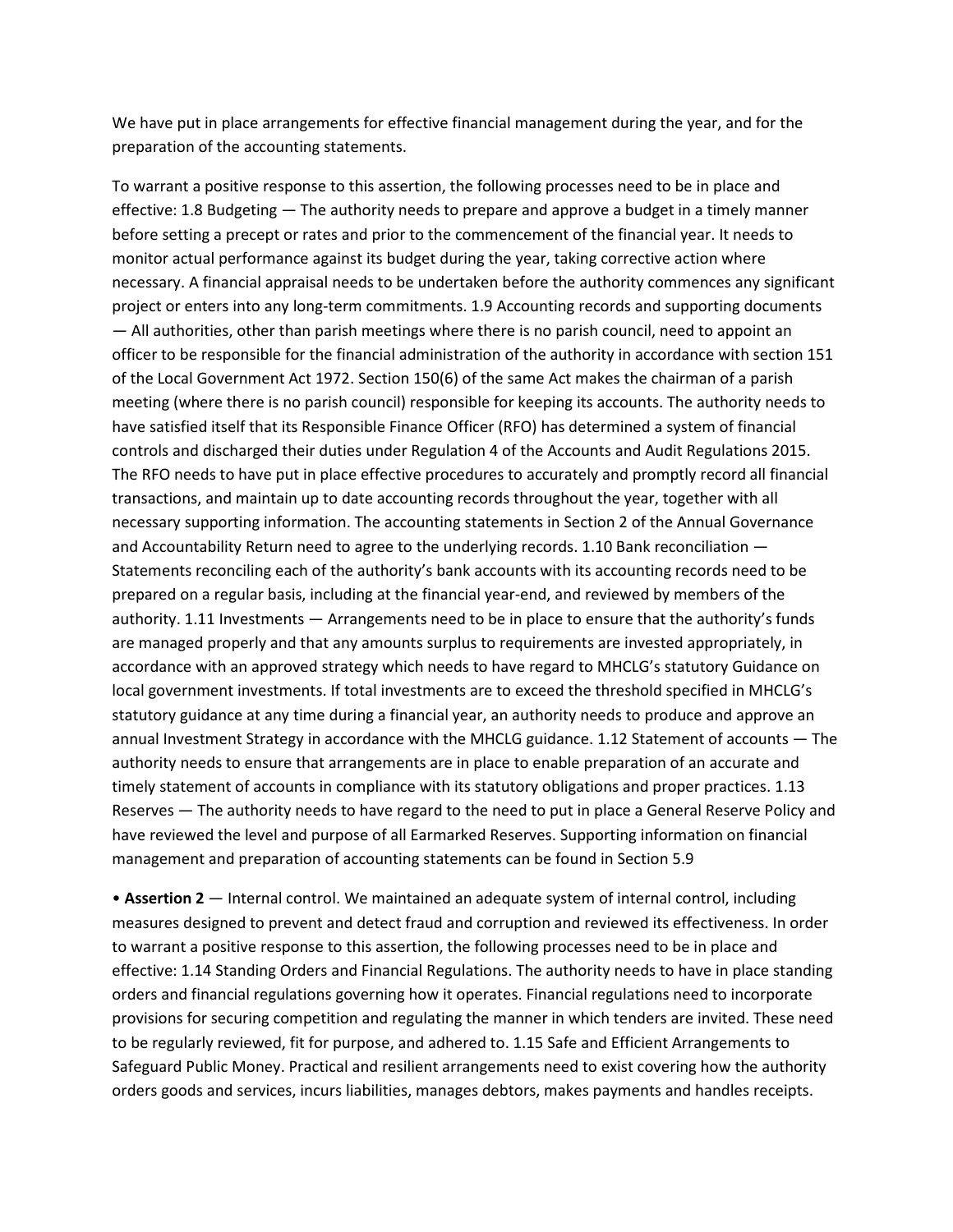Authorities need to have in place safe and efficient arrangements to safeguard public money. Where doubt exists over what constitutes money, the presumption is that that it falls within the scope of this guidance. 1.15.1 Authorities need to review regularly the effectiveness of their arrangements to protect money. Every authority needs to arrange for the proper administration of its financial affairs and ensure that one of its officers (the RFO) has formal responsibility for those affairs (see paragraph 1.9 above). 1.15.2 Authorities need to ensure controls over money are embedded in Standing Orders and Financial Regulations. Section 150(5) of the Local Government Act 1972 required cheques or orders for payment to be signed by two elected members. Whilst this requirement has now been repealed, the 'two member signatures' control needs to remain in place until such time as the authority has put in place safe and efficient arrangements in accordance with paragraphs 1.15.3 to 1.15.6 of this guide. 1.15.3Authorities need to approve the

setting up of, and any changes to, accounts with banks or other financial institutions. Authorities also need to approve any decisions to enter into 'pooling' or 'sweep' arrangements whereby the bank periodically aggregates the authority's various balances via automatic transfers. 1.15.4If held, corporate credit card accounts need to have defined limits and be cleared monthly by direct debit from the main bank account. Credit card balances are not acceptable reconciling items for bank reconciliation purposes.10 1.15.5The authority needs to approve every bank mandate, the list of authorised signatures for each account, the limits of authority for each account signature and any amendments to mandates. 1.15.6Risk assessment and internal controls need to focus on the safety of the authority's assets, particularly money. Those with direct responsibility for money need to undertake appropriate training from time to time. 1.16 Employment — The remuneration payable to all employees needs to be approved in advance by the authority. In addition to having robust payroll arrangements which cover the accuracy and legitimacy of payments of salaries and wages, and associated liabilities, the authority needs to ensure that it has complied with its duties under employment legislation and has met its pension obligations. 1.17 VAT — The authority needs to have robust arrangements in place for handling its responsibilities with regard to VAT. 1.18 Fixed Assets and Equipment — The authority's assets need to be secured, properly maintained and efficiently managed. Appropriate procedures need to be followed for any asset disposal and for the use of any resulting capital receipt. 1.19 Loans and long-term liabilities — Authorities need to ensure that any loan or similar commitment is only entered into after the authority is satisfied that it can be afforded and that relevant approvals have been obtained. Proper arrangements need to be in place to ensure that funds are available to make repayments of capital and any associated interest and other liabilities. 1.20 Review of effectiveness — Regulation 6 of the Accounts and Audit Regulations 2015 requires the authority to conduct each financial year a review of the effectiveness of the system of internal control. The review needs to inform the authority's preparation of its annual governance statement. 1.21 Supporting information on internal control can be found in Section 5.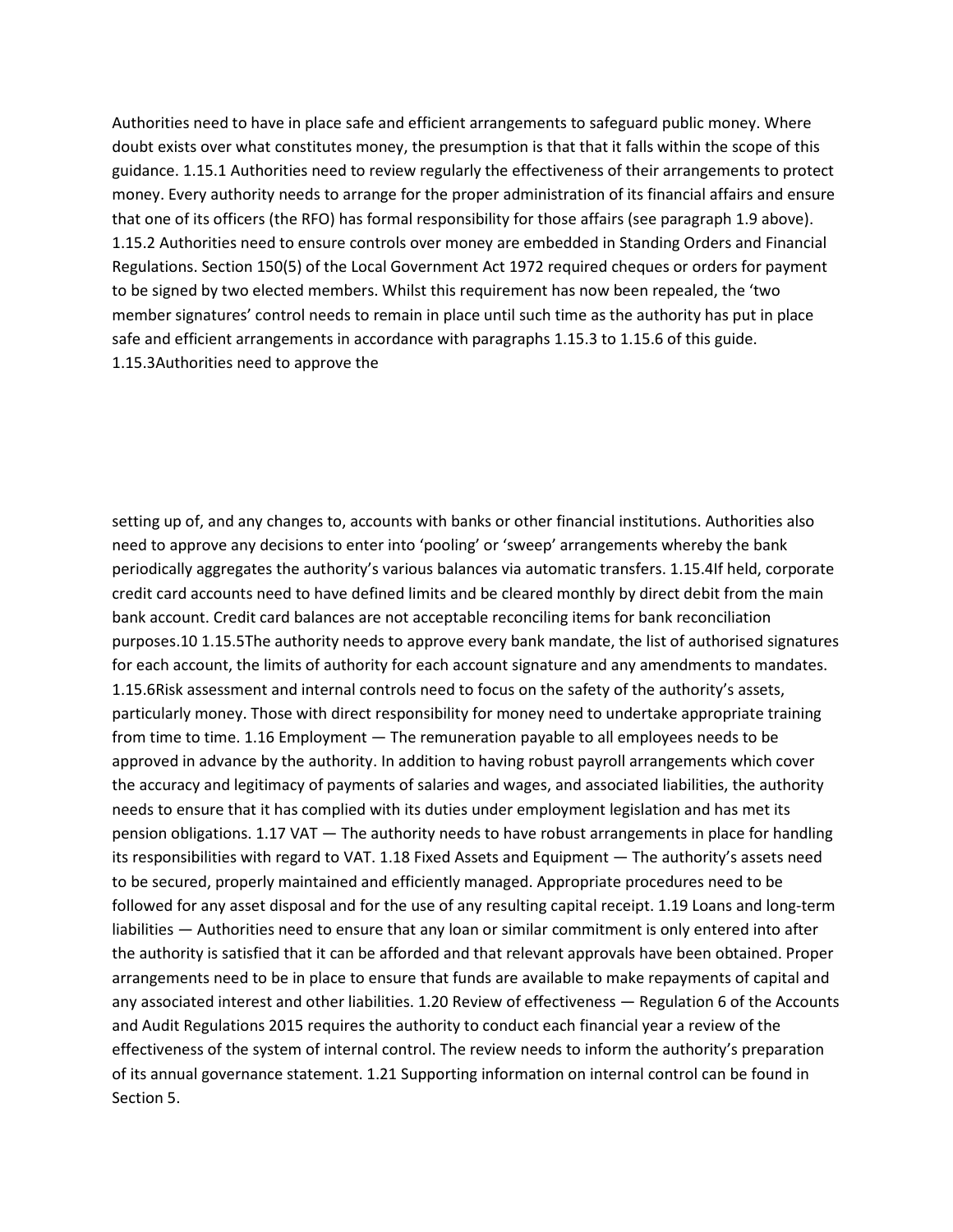• **Assertion 3** — Compliance with laws, regulations and proper practices. We took all reasonable steps to assure ourselves that there are no matters of actual or potential noncompliance with laws, regulations and proper practices that could have a significant financial effect on the ability of this smaller authority to conduct its business or on its finances. In order to warrant a positive response to this assertion, the following processes need to be in place and effective: 1.22 Acting within its powers — All authorities' actions are controlled by statute. Therefore, appropriate decision-making processes need to be in place to11 ensure that all activities undertaken fall within an authority's powers to act. In particular authorities need to have robust procedures in place to prevent any decisions or payments being made that are ultra vires, i.e. that the authority does not have the lawful power to make. The exercise of legal powers needs always to be carried out reasonably. For that reason, authorities making decisions need always to understand the power(s) they are exercising in the context of their decision making. 1.23 General power of competence — In particular an authority seeking to exercise a general power of competence under the Localism Act 2011 needs to ensure that the power is fully understood and exercised in accordance with the Parish Councils (General Power of Competence) (Prescribed Conditions) Order 2012. 1.24 Regulations and proper practices — Procedures need to be in place to ensure that an authority's compliance with statutory regulations and applicable proper practices is regularly reviewed and that new requirements, or changes to existing ones, are reported to members and applied. Authorities need to have particular regard to the requirements of the Accounts and Audit Regulations 2015. 1.25 Actions during the year  $-$  An authority needs to have satisfied itself that it has not taken any decision during the year, or authorised any action, that exceeds its powers or contravenes any laws, regulations, or proper practices. 1.26 Supporting information on compliance with laws, regulations and proper practices can be found in Section 5.

• **Assertion 4** — Exercise of public rights. We provided proper opportunity during the year for the exercise of electors' rights in accordance with the requirements of the Accounts and Audit Regulations. In order to warrant a positive response to this assertion the authority needs to have taken the following actions in respect of the previous year's Annual Governance and Accountability Return1 : 1.27 Exercise of public rights. The authority provided for the exercise of public rights set out in Sections 26 and 27 of the Local Audit and Accountability Act 2014. Part 5 of the Accounts and Audit Regulations 2015 requires the 1 If the Annual Governance and Accountability Return referred to is that for 2014/15 (in the case of voluntary application of this guide to the Annual Governance and Accountability Return for 2015/16), the relevant legislation was the Audit Commission Act 1998 and the Accounts and Audit (England) Regulations 2011.12 RFO to have published, including on the authority's website or other website: • Sections 1 and 2 of the Annual Governance and Accountability Return; • a declaration that the status of the statement of accounts is 'unaudited'; and • a statement that sets out details of how public rights can be exercised, as set out in Regulation 15(2)(b), which includes the period for the exercise of public rights. 1.28 External Auditor's Review — A notice of the conclusion of the external auditor's limited assurance review of the Annual Governance and Accountability Return, together with relevant accompanying information, was published (including on the authority's website or other website) in accordance with the requirements of Regulation 16 the Accounts and Audit Regulations 2015. 1.29 A parish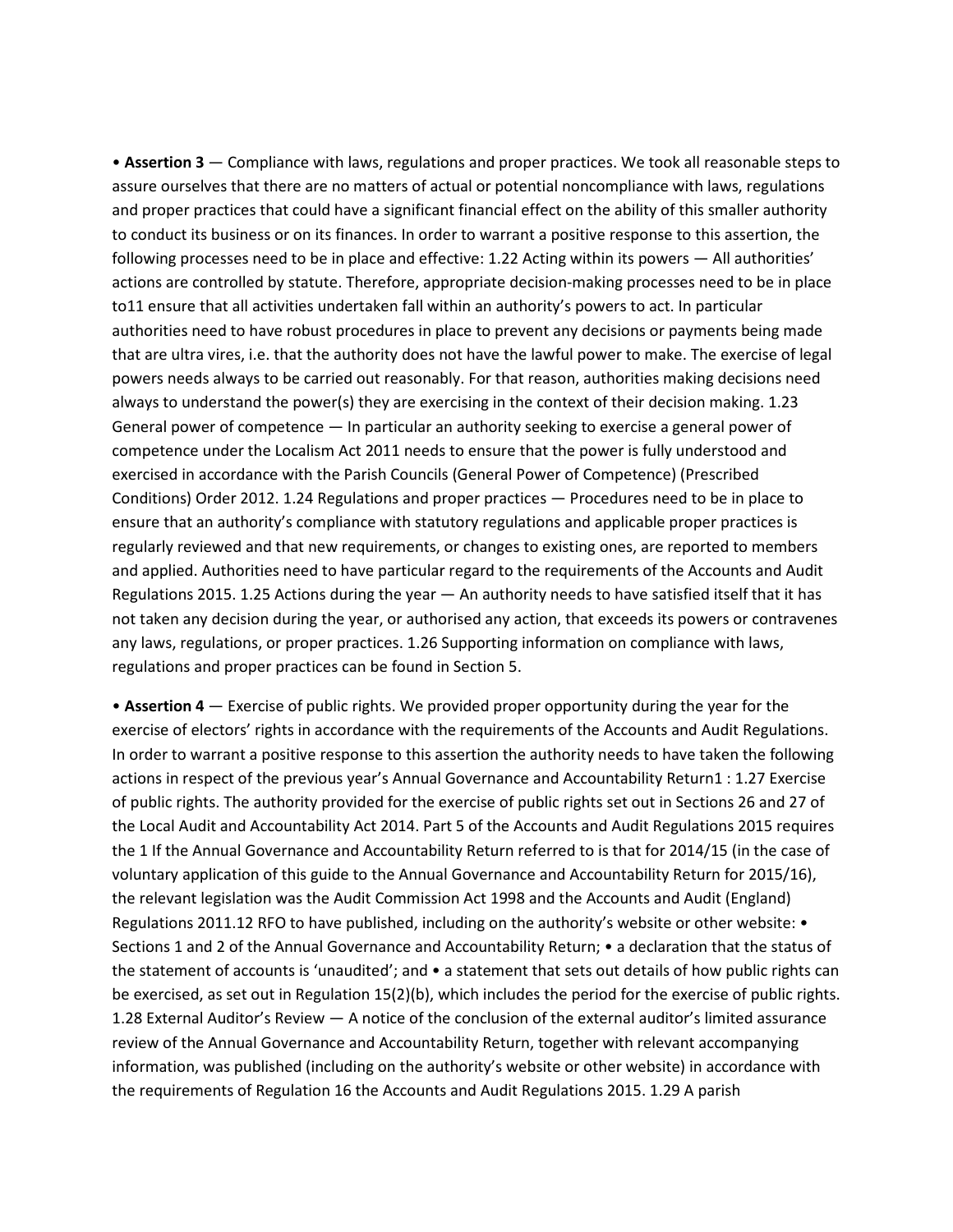meeting may meet the publication requirements by displaying the information in question in a conspicuous place in the area of the authority for at least 14 days. 1.30 Supporting information on the exercise of public rights can be found in Section 5.

• **Assertion 5** — Risk management. We carried out an assessment of the risks facing this smaller authority and took appropriate steps to manage those risks, including the introduction of internal controls and/or external insurance cover where required. In order to warrant a positive response to this assertion, the authority needs to have the following arrangements in place: 1.31 Identifying and assessing risks — The authority needs to identify, assess and record risks associated with actions and decisions it has taken or considered taking during the year that could have financial or reputational consequences. 1.32 Addressing risks — Having identified, assessed and recorded the risks, the authority needs to address them by ensuring that appropriate measures are in place to mitigate and manage risk. This might include the introduction of internal controls and/or appropriate use of insurance cover. 1.33 Supporting information on risk management can be found in Section 5.13

• **Assertion 6** — Internal Audit. We maintained throughout the year an adequate and effective system of internal audit of the accounting records and control systems. In order to warrant a positive response to this assertion, the authority needs to have taken the following actions: 1.34 Internal audit — The authority needs to undertake an effective internal audit to evaluate the effectiveness of its risk management, control and governance processes taking into account internal auditing guidance for smaller authorities. 1.35 Provision of information — The authority needs to ensure it has taken all necessary steps to facilitate the work of those conducting the internal audit, including making available all relevant documents and records and supplying any information or explanations required. 1.36 Nonstatutory guidance on internal audit can be found in Section 4.

• **Assertion 7** — Reports from Auditors. We took appropriate action on all matters raised in reports from internal and external audit. 1.37. To warrant a positive response to this assertion, the authority needs to have considered all matters brought to its attention by its external auditor and internal audit and taken corrective action as appropriate. 1.38. Supporting information on reports from auditors can be found in Section 5.

• **Assertion 8** — Significant events. We considered whether any litigation, liabilities or commitments, events or transactions, occurring either during or after the year-end, have a financial impact on this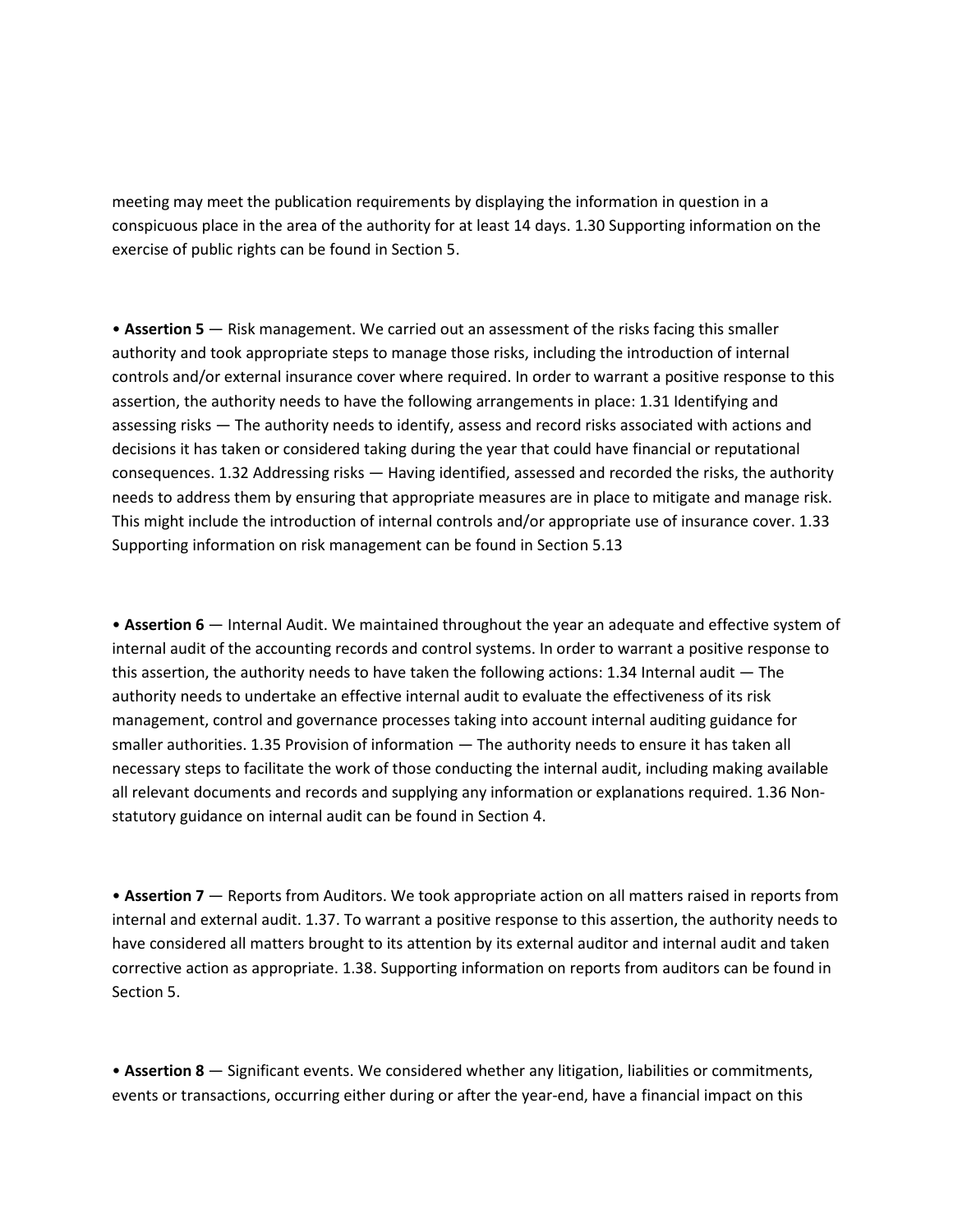smaller authority and, where appropriate have included them in the accounting statements. To warrant a positive response to this assertion, the authority needs to have taken the following actions where necessary: 1.39. Significant events — The authority needs to have considered if any events that occurred during the financial year (or after the year-end), have consequences, or potential consequences, on the authority's finances. If any such events are identified, the authority then needs to determine whether14 the financial consequences need to be reflected in the statement of accounts. 1.40. Supporting information on significant events can be found in Section 5.

• **Assertion 9** — Trust Funds (local councils only) Trust funds (including charitable). In our capacity as the sole managing trustee we discharged our accountability responsibilities for the fund(s)/assets, including financial reporting and, if required, independent examination or audit. 1.41. Where a local authority acts as a sole managing trustee for a trust or trusts, to warrant a positive response to this assertion the authority needs to have made sure that it has discharged all of its responsibilities with regard to the trust's finances. This needs to include financial reporting and, if required, independent examination or audit. This is notwithstanding the fact that the financial transactions of the trust do not form part of the authority's accounts and are therefore not included in the figures reported on Section 2 of its Annual Governance and Accountability Return (see paragraph 2.30 below). 1.42. Supporting information on trust funds can be found in Section 5. Approval process 1.43. The authority needs to approve the annual governance statement by resolution of members of the authority meeting as a whole, in advance of the authority approving the accounting statements in Section 2 of the Annual Governance and Accountability Return. The Chair of the meeting and the Clerk need to sign and date the annual governance statement and a minute reference entered.15

(iii) Section 2 – Accounting Statements 2020/2021. To consider and accounting statements for approval by this authority. To be proposed and seconded. Then to sign.

(iv) Analysis of Variances to be considered.

(v) Bank reconciliation to be considered.

It was proposed by Cllr. McPherson-Davis and seconded by Cllr. Kirby for the Officer to send documents to the internal auditor for its report before the Parish Council made a decision on the external audit – **RESOLVED.**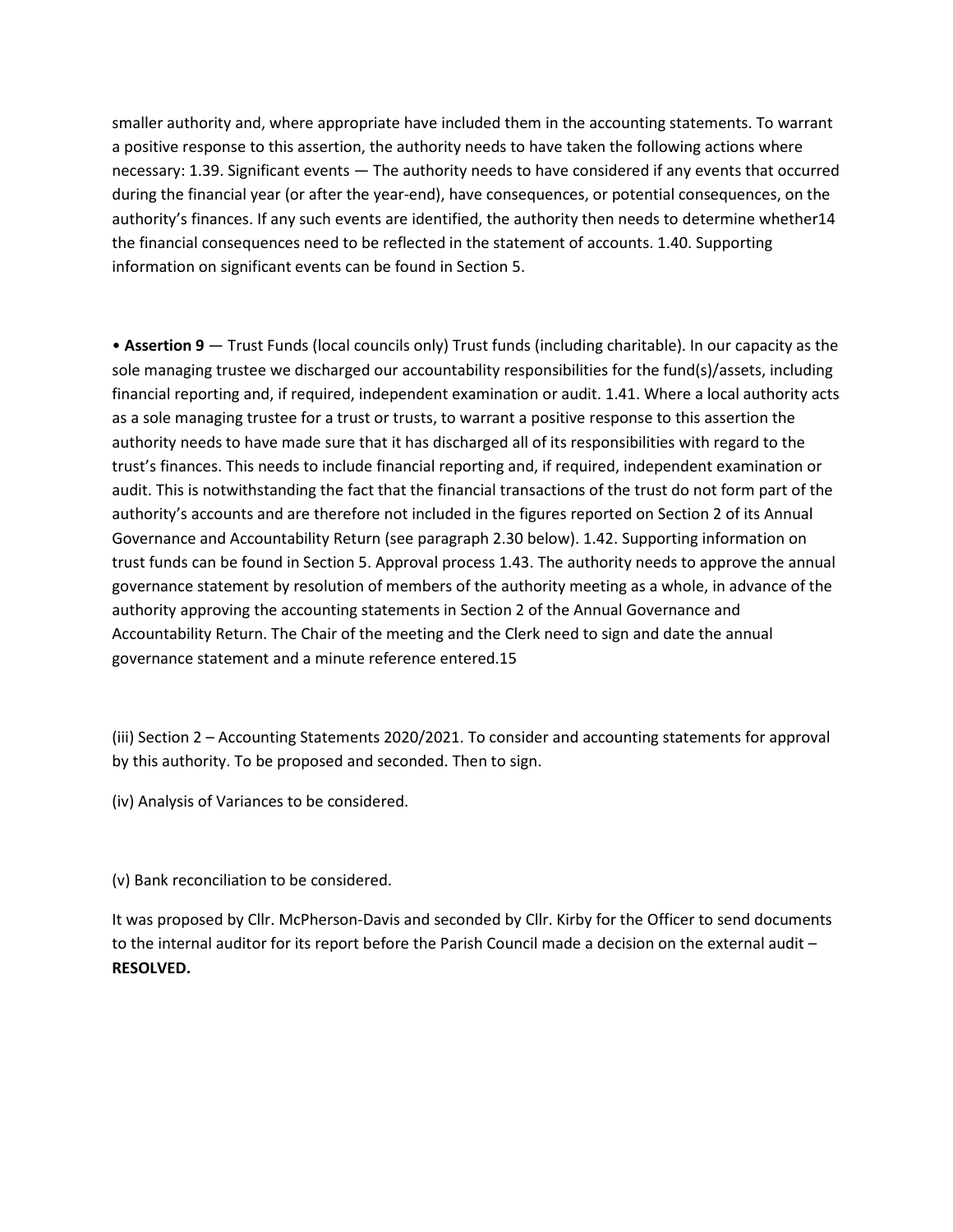### **29/2021 Public Question – Opportunity for Public to raise questions:**

### **Public:**

(i) To note hedges in the parish by the pavement have been cut back by Basildon Borough Council. Cllr. Buckley offered to assist with cutting back the area past the war memorial prior to the Shepherd and Dog public house.

Concern with overgrowth onto the pavements in Oak Avenue – concern with overgrowth onto the pavement. Cllr. Buckley offered to assist with enquiries.

Cllr. Sargent was thanked as she had previously arranged via Basildon to have over growth cut in another area in the parish.

### **Essex County Councillors and Borough/Ward Councillors – Basildon**

(ii) No further action on reviewing the speeding issues in the Parish in particular by the shop – London Road. Essex County Councillors were thanked for their support to the community,

 (iii) The width restriction in Gardiners Lane North has been repaired following Essex County Councillors support – thank you. Essex County Councillors and Cllr. Sargent have requested that the traffic island surrounded by dirt and the illuminated sign has again been is broken to again be repaired.

(iv)Drainage issues/flooding London Road to Church Road in the Parish continued. The area by Ramsden Crays Primary school has been cleared. Other areas still exist. Three drains in particular from Oak Avenue, down past the store and become a mud slurry all the way down to the park. Issue of collapsed drainage – water running down London Road, forcing traffic to go into the centre of the road. Essex County Councillors/Cllr. Sargent attempting to get this resolved.

(v)Another issue raised with restricted access on the footpath between Oak Avenue and Oak Road. Essex County Councillors will make enquiries.

(vi) No further updates on bald patches on the roads within the Parish. Support provided from the Essex County Councillors.

(vii)Nothing further reported on the Recreation ground Crays Hill Park. Occupation of travellers.

Cllr. Sargent confirmed that following the election on 6th May, 2021 Stuart Allen was re- appointed as a Borough Councillor.

Cllr. Buckley raised issues about speeding particularly by the local shop. There are a few road repairs being considered in the area. Other issues are the ongoing situation regarding Covid – passed over to Cllr. Ball for update.

Free kits available from the pharmacist and library. Locality fund this year available, benches etc. Young people in the Duke of Edinburgh Scheme.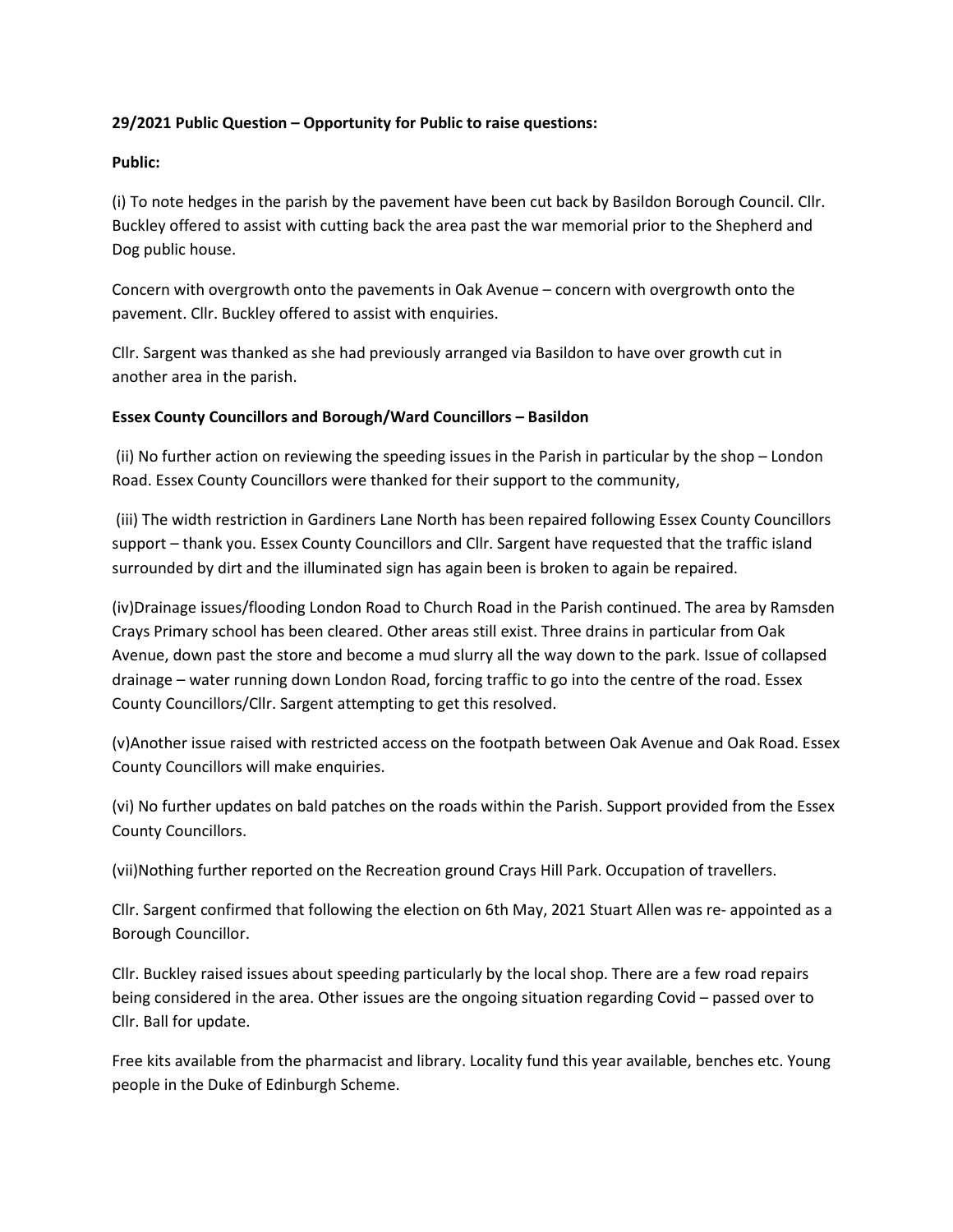Cllr. T. Ball – Covid related issues in regard to monies passed through available to businesses and organisations at large. £43 million to ECC alone. Support from covid and to furlough and so forth.

Community groups, village halls and support for small businesses in addition to what the government have opened up with capital monies. Hand sanitizing social distancing measures etc. Companies online and things like that.

21st June – reports on the Indian variant and are local Chelmsford – Brentwood – currently in Essex and it is anticipated that we are able to move further forward to the 21st June, 2021. Restrictions effective on individuals, adults and children.

### **30/2021 Notice Board – Church Lane – Ramsden Crays:**

(i) To confirm the licence for the new notice board has been received via the Parish Clerk on behalf of the Parish Council from Essex Highways and distributed to all members.

Cllr. Kirby gave a non pecuniary interest in relation to this agenda item. Cllr. Kirby said that the Officer would not have a key for access to this notice board either and that the same arrangement would apply and that only Cllr. McPherson-Davis and Cllr. Kirby would have access to the notice boards.

Cllr. Kirby stated that it had been agreed that "OCB Building and Electrical" had been agreed at the 26th April, 2021 to appoint them as the providers to install the notice board as per the minutes provided earlier to the Clerk/RFO.

The Clerk asked Cllr. Kirby if he was involved in this company, as he had mentioned a non pecuniary interest in the declarations of interest. He confirmed that he did not have an interest and it was not his company. In this conversation a member of the public was given permission to speak and said that it was his company referred to in these minutes.

 (ii) The Parish Council to note the correspondence from Essex Highways to comply with all regulations prior to installation and how it intends to lawfully proceed. **Site Specific Conditions – 1 – 4 to include:** 

(i) These include a footway specific to requirements to the notice board.

- (ii) Notice Board and posts to be specific material and size.
- (iii) Specific size posts.
- (iv) No installation of the notice board to be constructed on the verge.

#### **ECC Standard Conditions 18 points to include amongst these:**

- (i) Ramsden Crays Parish Council responsible that no statutory undertakers' apparatus is affected.
- (ii) Any works on the highway are to be undertaken by appropriately accredited persons.
- (iii) A road opening permit may be required for working on the public highway.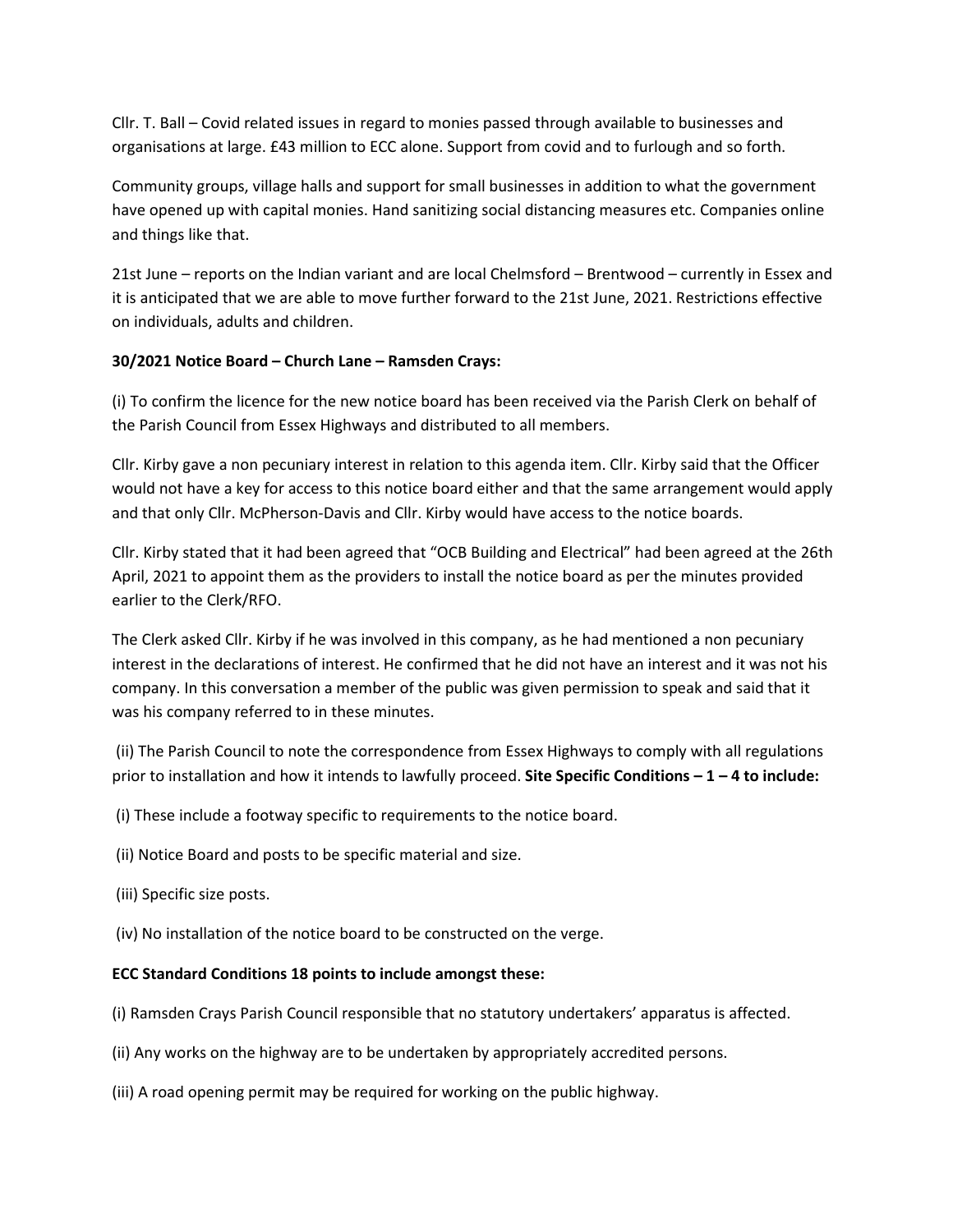(iv) The Parish Council to notify the New Roads and Street Works Act Co-ordinator at least one week prior to commencing works.

(v) Any variation in the plan to have written approval from the County Council.

# **Prior to providing the licence the Parish Council to RESOLVE to sign acceptance of receipt for permission.**

Cllr. Kirby challenged the Officer as to whether or not there was a licence previously, despite her confirming that there was and requested she send a copy to all of them.

 Despite the Officer's advice not to proceed at the 21st January 2021 Parish Council Meeting with the order of the notice board at a cost of £920.14 due to a number of outstanding legalities, the Parish Council **RESOLVED** to go ahead.

Supplier advised that Cllr. McPherson-Davis had instructed to purchase a notice board at the higher price and delivered to his home address on 20.04.21. LGA 1972 s.112./LGA 1972 s.151.

The insurers notified by the Proper Officer and as at 13.05.2021 insured the Parish Council notice board without additional cost.

## **31/2021 Notice Board – Unauthorised Lock – Gardiners Lane North:**

Decision made at a previous meeting for Cllrs. Kirby and McPherson-Davis to be the only key holders.

**32/2021 Planning:** The following to be considered:

**Application No: 21/00403/FULL.** Loft conversion incorporating roof alterations and the addition of a rear dormer and front roof lights. Ground floor side infill and conversion of garage into habitable space. **Location:** 9 Hope Road, Crays Hill, Billericay, Essex.

**Application No: 21/00485/OUT.** Construction of a specialist dementia and nursing care home etc. **Location:** Land at Pipps Hill Road North, Billericay, Essex.

**Application No: 21/00499/PACU.** Proposed change of use of agricultural buildings to a flexible use within shops (Class A1). **Location:** Crays Hall Farm, Church Lane, Crays Hill, Billericay, Essex.

**Application No: 21/00532/FULL.** Demolish dilapidated workshop. Construct new workshop and storage buildings and pig stys. **Location:** Willow End Farm, Approach Road, Billericay, Essex.

**Application No: 21/00729/FULL.** Single storey front and rear extensions and alterations to existing flat roof. **Location:** Lynbern, Crays Hill, Billericay, Essex. No objection.

It was stated that all these applications had been considered at the  $26<sup>th</sup>$  April Meeting